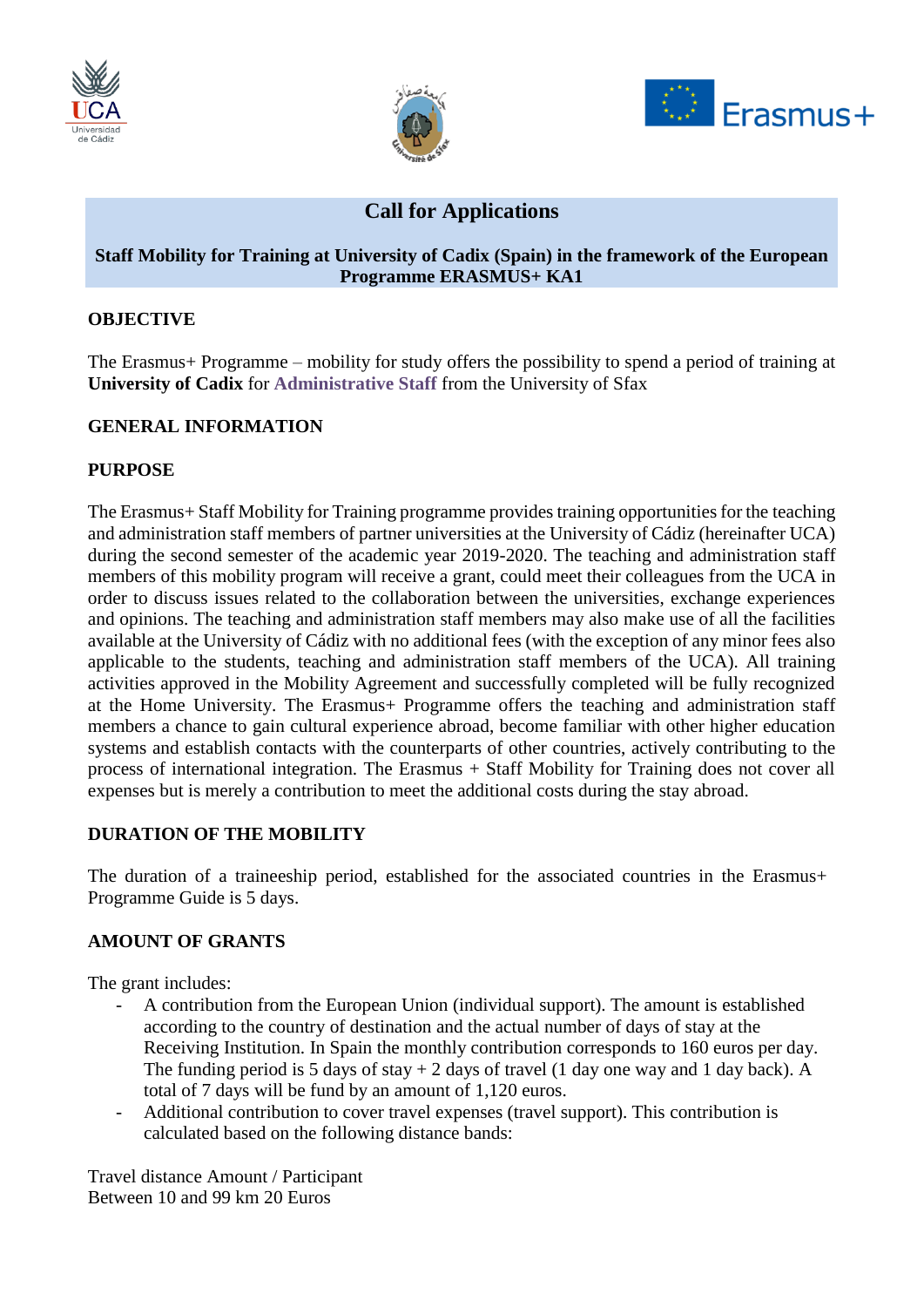





Between 100 and 499 180 Euros Between 500 and 1999 km 275 Euros Between 2000 and 2999 km 360 Euros Between 3000 and 3999 km 530 Euros Between 4000 and 7999 km 820 Euros Between 8000 km or more 1.500 Euros

The amount will be calculated taking into account the distance between the city of the home university and the UCA. For this you can use the application available in the following link:

### [http://ec.europa.eu/programmes/erasmus-plus/tools/distance\\_en.htm](http://ec.europa.eu/programmes/erasmus-plus/tools/distance_en.htm)

#### **GENERAL REQUIREMENTS**

The administration and services staff must be hired by the Home University, which must be a partner university of the UCA within the framework of the Erasmus + KA 107 program, and work on it officially. To facilitate the mobility of the program of Erasmus+ Staff Mobility for Training an International Week will be organized, which will be held from **June 15 to 20, 2020** at the University of Cádiz.

**The participant must be selected by the Home University** to be able to present their admission to the UCA.

The possibilities of making the stay on other dates will be considered individually according to the requests of the interested parties. The UCA cannot guarantee the acceptance of mobilities on dates that do not coincide with the celebration of the UCA International Week. The participant has to be shortlisted by the Home University to process their admission to the UCA. The Erasmus+ Staff Mobility for Training grants may be compatible in the same academic year.

### **Criteria** :

- 1. Adaptation of the training program with the Home University internationalisation interests ;
- 2. Added value of mobility;
- 3. Participation in a Erasmus + Stay for the first time;
- 4. Participation in common projects with the UCA.

### **Application Documents:**

- Passport copy
- Motivation letter
- Curriculum Vitae (European CV Europass-)
- Mobility Agreement for training
- Proof of staff employment

Please note that all documents must be typewritten.

The documents must be submitted **personally by the applicant to the University of Sfax**  (International Relations Office) to the following address: University of Sfax, Airport road km 0.5